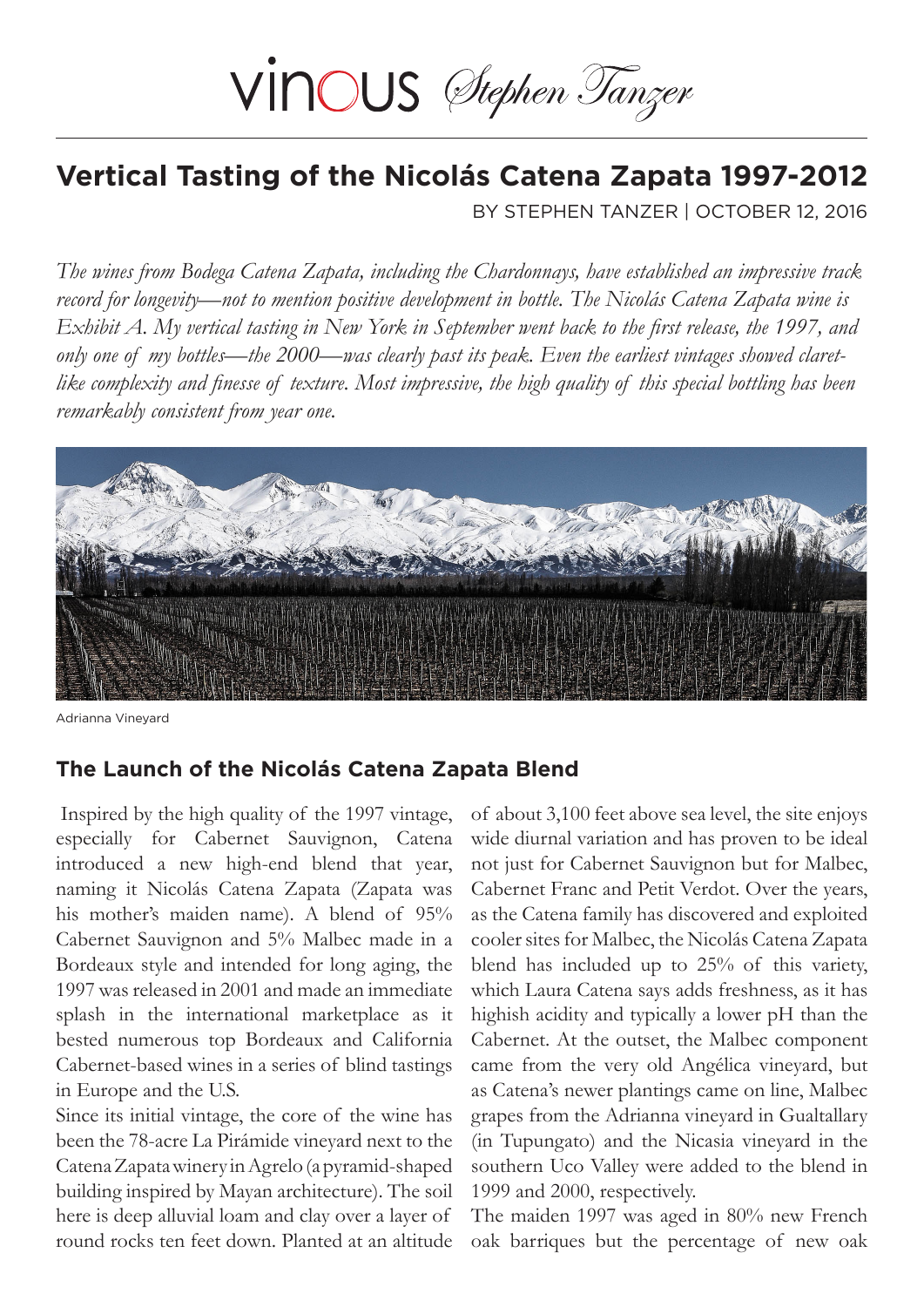for aging was quickly brought down to 50%. Vinification takes place in all new barrels for the structural component the new oak gives, but the wine is then moved to 50% second-use barrels for aging so that the wood element doesn't take over the wine. Beginning with the 2006 vintage, the oak influence was further diminished through the use of 500-liter barrels.

The wine is bottled between 18 and 24 months after the vintage. In the early years, it was racked four or five times, but today Vigil racks only after the malolactic fermentation and before bottling as he finds that less racking is more protective and gives the wines better biological stability.



Catena Zapata winemaker Alejandro Vigil and Managing Director Laura Catena

Vigil, who crafts the top Catena wines from literally dozens of components, not just from a range of altitudes and varieties but harvest dates as well, told me that in recent years he has co-fermented small quantities of Cabernet Franc and Petit Verdot in the Nicolás Catena Zapata blend because these varieties "add freshness, structure and balsamic aromas."

## **Scores and Tasting notes from Oldest to Youngest**

#### Vintage Tasting Notes

*1997* (14.4% alcohol; 5.77 g/l acidity; 3.45 pH): Full ruby-red. Deep aromas of cassis, black cherry, menthol and chocolate, lifted by a minty nuance. Very smooth and fresh, with its juicy dark fruit flavors enlivened by elements of crushed stone, eucalyptus and spicy oak. Relies as much on its acidity as on its tannins for structure and balance. Not a powerful style but this sexy Cabernet is full of life. This wine began its life a bit compact, noted winemaker Alejandro Vigil, and still comes across as slightly clenched compared to most of the subsequent vintages. But it's a distinctly claret-like drink.

### Stephen Tanzer

*1999 90* (13.8% alcohol; 6.0 g/l acidity; 3.45 pH): Healthy dark red. Highly aromatic scents of dark plum, chocolate and smoke. Rounder and sweeter than the 1997 bottling but showing a bit less lift and detail than the earlier vintage. The plum and chocolate notes carry through onto the palate. Finishes with good density and length, an intriguing saline note and chewy, ripe tannins. (There was no 1998 bottling as this was a disastrous El Niño vintage in Argentina during which steady rainfall led to rot before the fruit ripened properly. In fact, Catena bottled only their inexpensive, entry-level Alamos wines in '98.)

### Stephen Tanzer

*2000 87* (13.6% alcohol; 6.0 g/l acidity; 3.56 pH): Medium red with an amber edge; less saturated than the 1999 and 1997 vines. More advanced on the nose, showing a distinct empyreumatic aspect to its aromas of smoked plum, roasted meat, underbrush and burning tobacco. Nicely fine-grained but quite dry, with a touch of greenness suggesting incomplete ripeness. A wine of modest sweetness and concentration, with a dusty, drying, edgy finish making it clear that it's in decline. Drink up.

*91*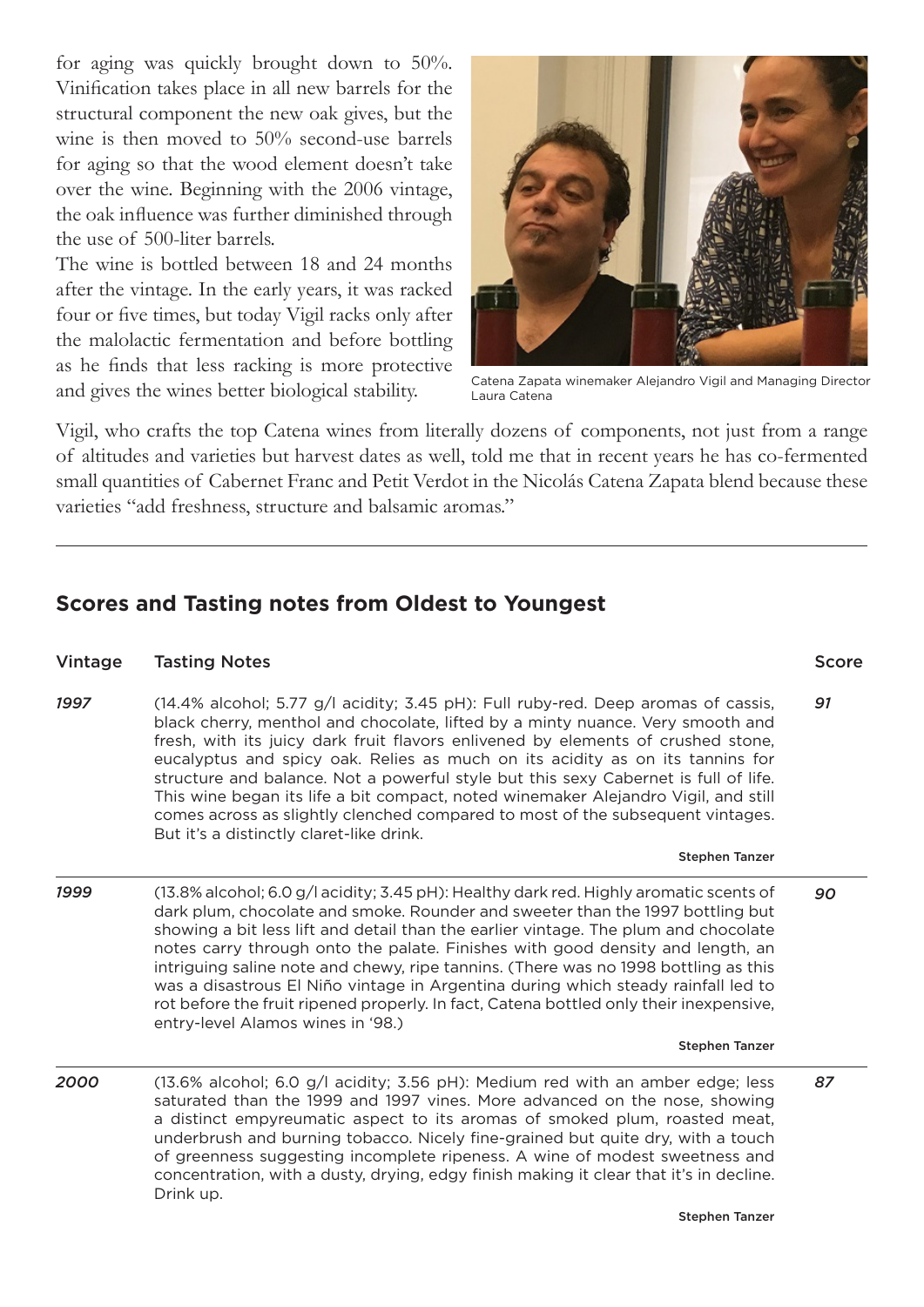*2001 2002 2003 2004 2005 2006 2007* (13.8% alcohol; 5.55 g/l acidity; 3.65 pH): Fresh dark red. Captivating, nuanced nose combines redcurrant, game, truffle, spices and tobacco, plus a subtle suggestion of chocolate. Plush, tactile and round but with no impression of weightiness, this broad wine spreads out impressively to saturate the mouth, with harmonious acidity contributing to its elegance. Finishes spicy and very long, with excellent penetration for its age. This wine reminded me of a 2001 claret or a 2001 Napa Valley Cabernet; it would be great fun to compare these wines in a blind tasting. A beauty. Features an unusually high percentage of Malbec as harvest conditions were generally favorable for this variety; rains in late March made picking Cabernet Sauvignon an adventure. Stephen Tanzer (13.9% alcohol; 5.85 g/l acidity; 3.7 pH): Good dark red with an orange edge. Complex, slightly brooding aromas of currant, dark plum, leather and tobacco, plus an element of medicinal menthol. Very concentrated and youthful; at once sweet and serious, showing terrific density and medicinal reserve to its flavors of sweet plum, currant and saline minerality. The very long finish features nicely integrated acidity and broad, fine-grained tannins. This still-young beauty should be even more harmonious with another couple years in the cellar. Long hang time for the Malbec in 2002 produced very expressive wines with fully ripe tannins. Stephen Tanzer (13.9% alcohol; 5.7 g/l acidity; 3.72 pH): Deep red with ruby highlights. Malbecdominated aromas of black fruits, violet, licorice and spices. Thick and rich but not especially sweet, in a slightly medicinal style; very Malbec and less complex and refined than the 2001. Finishes with big, chewy tannins and a touch of dryness. This youthfully tight wine needs patience. According to the winery, 2003 featured a cool, long growing season that was especially strong for Cabernet Sauvignon, but today it's the Malbec that's most apparent. Stephen Tanzer (14% alcohol; 5.8 g/l acidity; 3.72 pH): Full medium red. Vibrant, expressive scents of cassis, black cherry, licorice and violet. Densely packed and quite firmly built, conveying terrific juicy intensity and a restrained sweetness to its youthful dark fruit flavors. Some peppery acidity gives this very penetrating wine a slight leanness. With its firm vertebral column, this wine still needs time to gain in pliancy. Incidentally, this was the first vintage of the Nicolás Catena Zapata to include some Malbec vinified with whole clusters, and that no doubt explains its peppery element. Stephen Tanzer (14.6% alcohol; 5.81 g/l acidity; 3.63 pH): Healthy medium ruby. Pungent scents of blackberry, cassis, violet and licorice. Very concentrated, plush and broad but at the same time classically dry and quite young, conveying a strong impression of medicinal reserve. The rising black fruit and spice finish displays excellent length, but the wine's firm spine of acidity and slightly dusty tannins call for patience. I find this more backward than the 2004. Stephen Tanzer (14.5% alcohol; 5.79 g/l acidity; 3.62 pH): Bright ruby-red. A bit narrower and less ripe on the nose than the 2005 version, offering scents of medicinal black fruits and mint. Then sweet, plush and chocolatey in the mouth; in a rather powerful style but showing considerable Malbec sex appeal and inner-mouth lift to its flavors of dark fruits, flowers and spices. Finishes with substantial ripe, suave tannins, an element of saline complexity and noteworthy Cabernet grip. According to winemaker Vigil, this wine was very tannic at the beginning. It's approachable today but still has plenty of positive evolution ahead. Stephen Tanzer (14% alcohol; 5.8 g/l acidity; 3.72 pH): Full red-ruby. Very tight aromas of blackcurrant, blackberry, licorice, pepper and herbs. Rather tight and uncompromising, even a touch reduced, offering good intensity and structure but less fruit sweetness and flavor than most vintages of this wine. The firm, dusty tannins show a dry edge. *93 93+ 91+ 92+ 92 92+ 91*